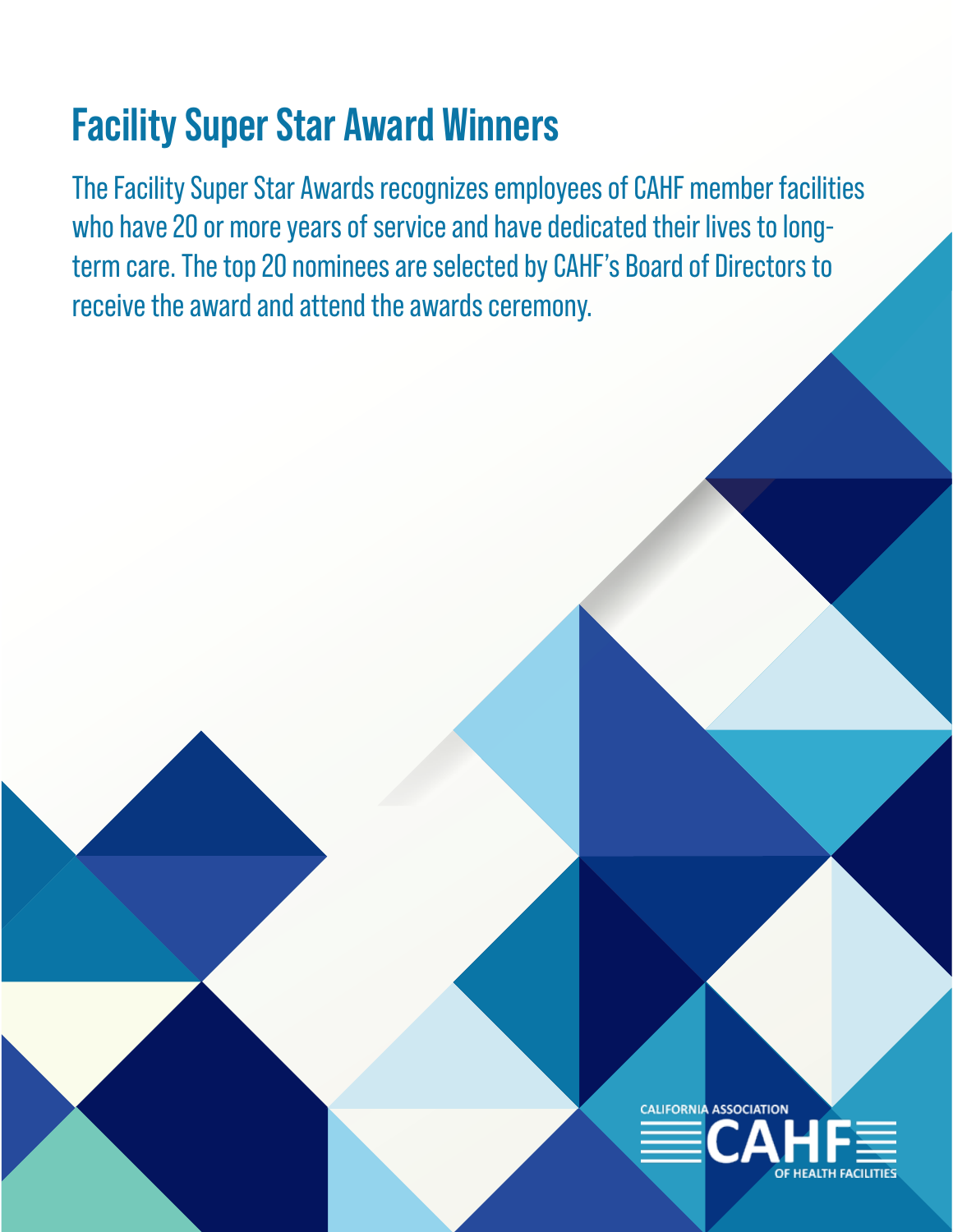



#### **Lynnelle Fothergill 35 Years in Long-Term Care**

**LVN**

#### **Folsom Care Center**

Recognized for her talent as a CNA, Lynnelle was sponsored for nursing school and has worked at the same facility for more than 30 years as an LVN. During a COVID-19 outbreak, she volunteered to work in the Red Zone, cancelled her vacation and picked up extra shifts to cover for others affected by the virus. Admired by residents and co-workers, Lynnelle is a tireless worker. After raising her own children, she stepped up to adopt two of her grandchildren while continuing to work as a full-time nurse.



**LVN**

#### **Judith Galope 25 Years in Long-Term Care**

#### **Glendora Grand, Glendora**

In 1992, Judith started working at Glendora Grand as a CNA. Although she struggled as a single parent, she found the courage to enroll in school and earn her LVN in 2005. Judith loves her residents and they love her back. Her co-workers are inspired by her genuine personality, as well as her eagerness to jump in and assist others with complex tasks. Judith excelled in her role during the pandemic and continues to play an essential role in delivering quality patient care.



#### **Senait Geletu 21 Years in Long-Term Care CNA**

#### **Flower Villa, Los Angeles**

Senait or Sunny as she is known, arrived in the U.S. from Ethiopia in 2000 with her husband and child. She always goes above and beyond, and often gives residents a haircut to ensure they look their best. Sunny has never called off or been late to work. During the COVID-19 pandemic, she worked tirelessly, frequently taking overtime while others called off. An inspiration to all, she has raised the bar at Flower Villa and was nicknamed Sunny by the residents and staff for the brightness she brings to work every day.



# **Janet Jackson 43 Years in Long-Term Care**

**CNA**

#### **Long Beach Care Center, Long Beach**

Janet is an outstanding, one-of-a-kind individual. Caring, pleasant and humble, she's always willing to go the extra mile to assist all residents. Janet has also been able to overcome life's challenges and come out victorious. She never complains and her positive attitude allows her to stay focused on providing the best care possible. During more than 40 years in long-term care, Janet has made a difference by ensuring her residents are her number one priority.



# **Maintenance, Laundry & Housekeeping Supervisor Villa Del Rio, Bell Gardens**

#### **Mario Hernandez 34 Years in Long-Term Care**

Mario began his career with Villa Del Rio as a gardener, then as a maintenance assistant. Determined to grow, he decided to try out the housekeeping position and in 2017 he was promoted to Housekeeping, Laundry and Maintenance Supervisor. Despite struggles and sacrifices to provide for his family, Mario has thrived throughout his career due to hard work and dedication. He remains active in the community as a member of St Emilio's Catholic Church.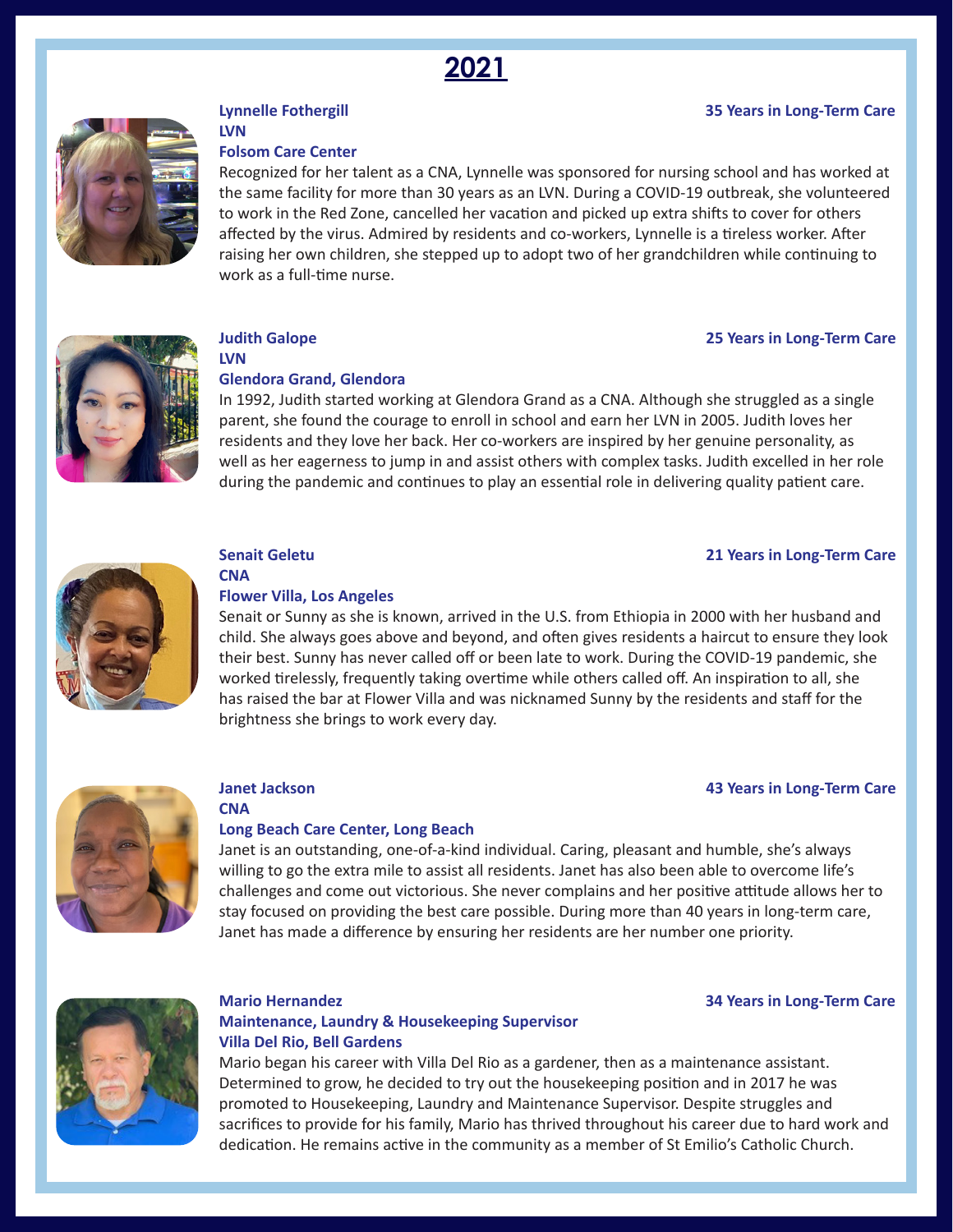

#### **Vanessa Le 21 Years in Long-Term Care**



#### **Business Office Manager Sea Cliff Healthcare, Huntington Beach**

Vanessa performs her job with passion, accuracy and dedication. A true professional and master of accounts receivable and the business office, she also plays a large role in guiding the direction and future of Sea Cliff. She helps with contract negotiations, case management, communicating with families and acts as a mentor and leader among the staff. Vanessa and her team have been awarded the Ensign Best Business Office in the LA /Orange County market for five years in a row, and that's just one reason she is an all-star as well as a Super Star.



#### **Joann Minor 25 Years in Long-Term Care CNA**

#### **Pacific Villa, Long Beach**

As a member of a large family, taking care of people is second nature to Joanne. She's a dependable team member and an unassuming worker who gently and skillfully attends to the needs of her grateful residents. When others refused to report to work during the first wave of COVID-19, Joann never wavered from her duty. Throughout her career, Joann has delivered compassionate care and excellent service, which is a testament to her strength of character and love for her residents.

#### **Veena Mukhram 31 Years in Long-Term Care**



# **CNA**

#### **Generations Healthcare, Modesto**

Veena has been able to adjust to many changes over the past three decades. As a mentor for new CNAs, she has learned and shares best practices, provides outstanding care to her current residents and cherishes many fond memories of residents who have passed away. Veena is organized, thoughtful, responsible and kind. She has a spectacular attendance record and residents rely on her ability to anticipate their needs, provide a warm touch and bring a smile to their faces.



# **Treatment Nurse/Charge Nurse/LVN**

#### **Corazon Oades 43 Years in Long-Term Care**

**Torrance Care Center West** Corazon is the epitome of a great nurse, working wherever needed, including the Red Zone, and during any shift in her capacity as a charge nurse or treatment nurse. During the pandemic, she showed tenacity and grit, working overtime, doubles and more as needed. Her gentle ways, quiet disposition, calming smile and caring demeanor allows her to connect with residents, families and staff. For more than four decades she has delivered quality care with kindness, compassion and a healing touch.



#### **Evelyn Ongos 28 Years in Long-Term Care Dietary Supervisor Linda Valley Center, Loma Linda**

Evelyn started as a dietary aide and dishwasher in 1993 and her passion for food and nutrition eventually led to her promotion to dietary supervisor in 1997. After 28 years in long-term care, she firmly believes that delicious, nutritious meals contribute to overall healing and helps her residents feel loved. Her amazing talent is especially appreciated during parties and celebrations, and Evelyn's special cooking magic plays a big role in Linda Valley's Five-Star success.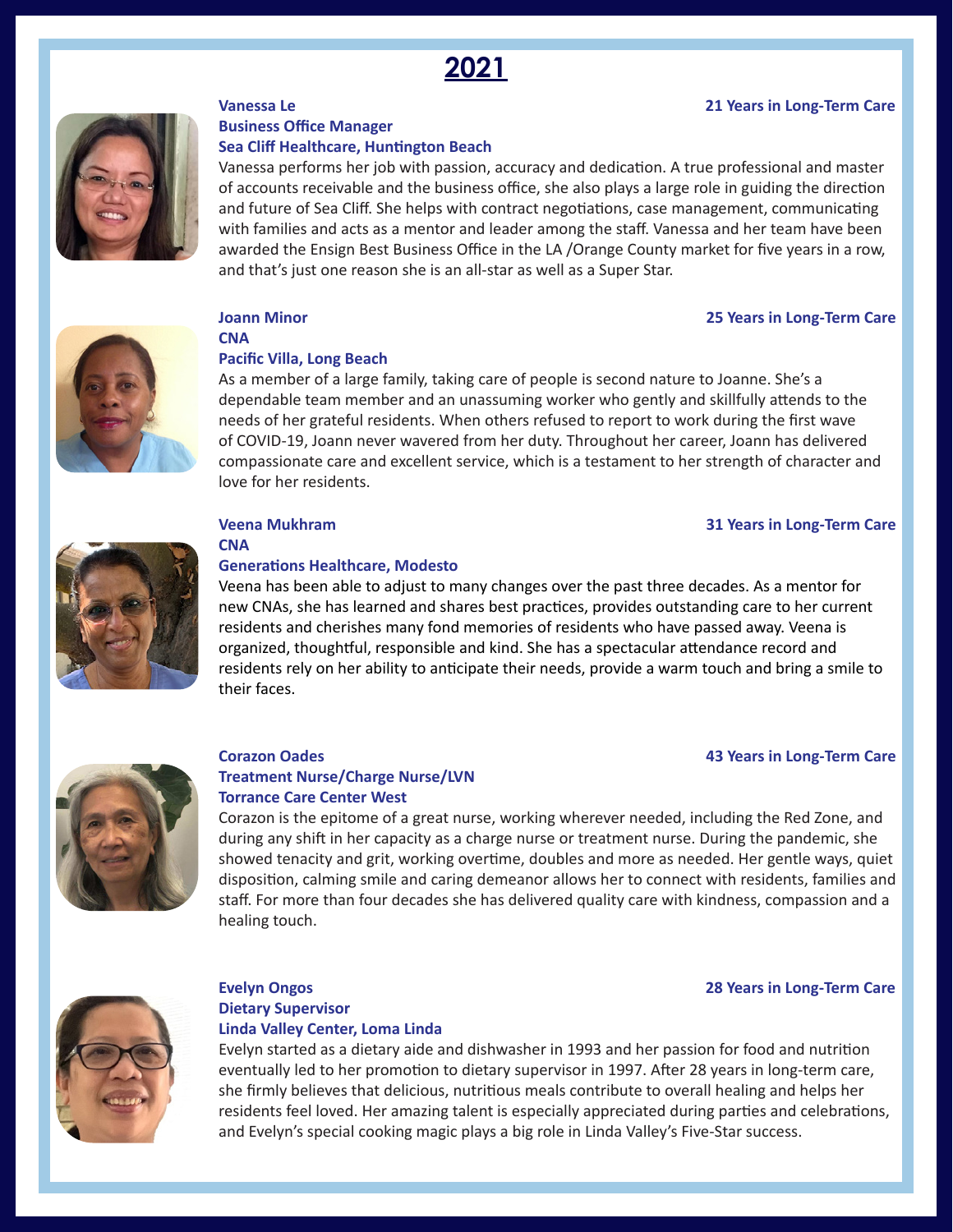

#### **Divina Otto 27 Years in Long-Term Care**



# **LVN**

#### **Edgemoor Hospital DP SNF, Santee**

Divina always goes above and beyond in her role as a medication nurse and handles difficult patients with professionalism and grace. She is always available to help others when needed or work on her day off. During the pandemic, Divina often took on extra shifts, worked in the COVID-19 unit and mentored new hires in medication administration. Divina is a valued part of a team that has achieved a Five Star rating for many years as well as the national AHCA Gold Quality Award in 2017.



**CNA**

#### **Juana Rivas 40 Years in Long-Term Care**

#### **Cupertino Health and Wellness**

Juana became a CNA to support her four children and three grandchildren. On her days off she also drives to Fresno to care for her mother. Juana is reliable, has never called off sick and when she can, picks up shifts to help her co-workers. She cares for her residents like her own family. During the COVID-19 pandemic, Juana's commitment and dedication did not waver and she was the first to volunteer to work in the Red Zone. She is courageous, a positive influence on everyone around her and the true definition of a Super Star.



**LVN**

#### **Centinela Grand, Perris**

Laura is a caring nurse who shows compassion for patients and families. Armed with a good sense of humor, she can communicate effectively with residents and their loved ones. Laura is a true team player with a positive attitude. She is hardworking and passionate about providing good care. Laura is also an active member of the Perris Valley Filipino American Association.



# **Aurelia Samiano 30 Years in Long-Term Care**

**CNA**

#### **Miracle Mile Healthcare Center, Los Angeles**

Aurelia has been working as a CNA in the same building for the past three decades. She was introduced to the nursing field when she first came to America and quickly fell in love with caring for the elderly. At the age of 82, she continues to provide her residents with the same care and compassion as when she first started 30 years ago. Aurelia supports the local police department and volunteers her available time at the Santa Monica Nazarene Church.



#### **Violet Washburn 25 Years in Long-Term Care RNA/CNA Oroville Hospital Post-Acute Center**

#### After being the primary caregiver for her mother, Violet was inspired to become a CNA in 1997. She now serves as lead for the Restorative Nursing Assistant program at the facility. Violet has been a blessing to the staff and residents, working through various disasters in the north state, including the devastating fire in Paradise as well as the COVID-19 pandemic. As a 72-year-old RNA, she remains an inspiration to all.

#### **Laura Rivera 31 Years in Long-Term Care**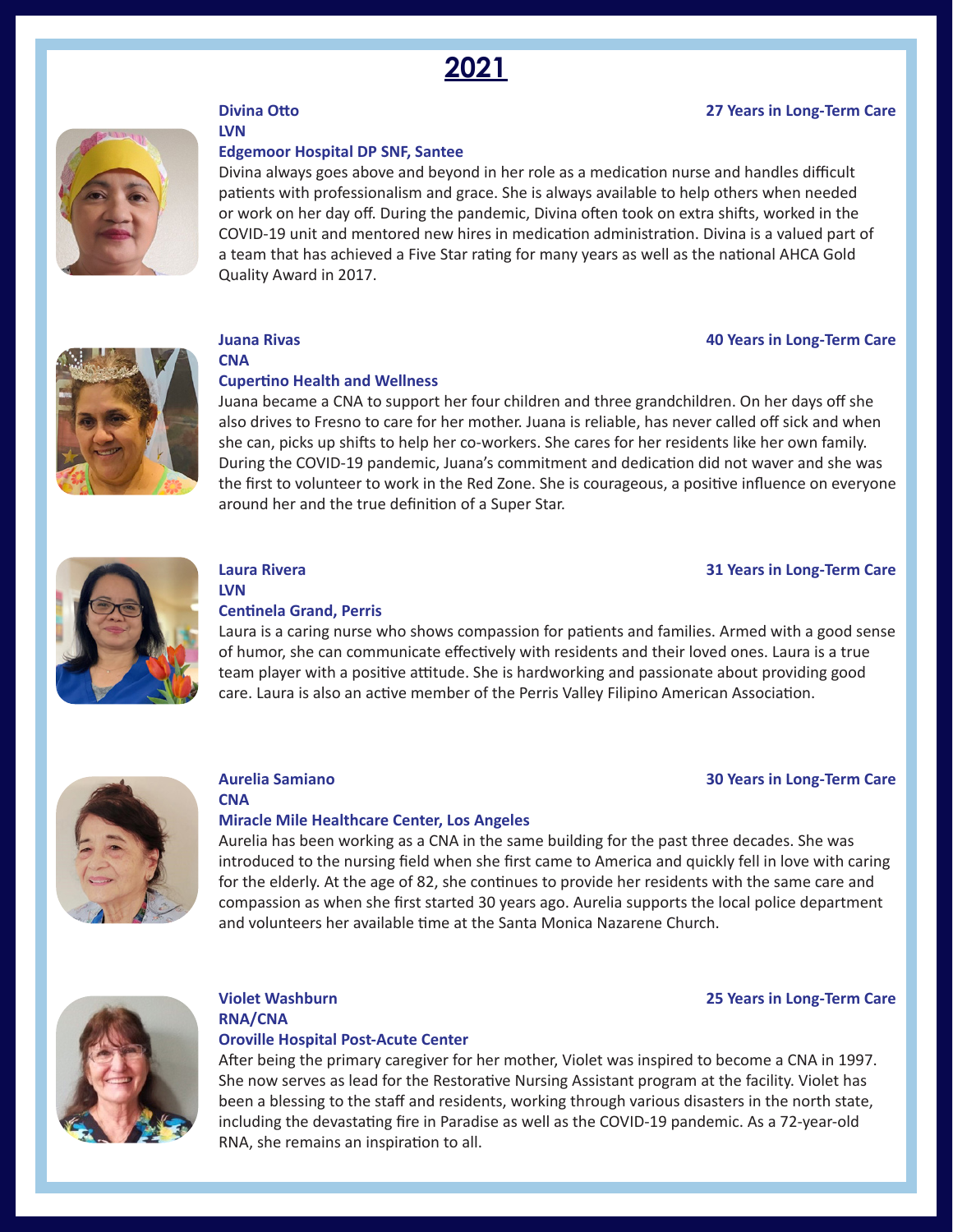**Aquilina Abris**

Activities Assistant Glendora Grand, Glendora

**Arturo Alcantar** Groundskeeper Villa Del Rio, Bell Gardens

**Lisa Baiza** RNA/CNA Willow Pass Healthcare Center, Concord

**Mirna Bustamante** CNA Del Rio Gardens Care Center, Bell Gardens

**Edward Co** CNA Torrance Care Center West, Torrance

> **Lydia Contemprato** Licensed Vocational Nurse Edgemoor DP SNF, Santee

**Glenn Della** RNA/CNA

**Maria "Lucy" Espindola**  Dietary Manager Lone Tree Convalescent Hospital, Antioch

# **Dora Franklin**

Housekeeper Pacific Gardens Nursing & Rehabilitation Center, Fresno

**Carmen Lopez** CNA West Hills Health & Rehab, Canoga Park

**Jennifer Mares**  Licensed Vocational Nurse - Posthumous Award Veterans Home of California, Fresno

**Maryse Henriette Montes Luceus** CNA Rancho Mesa Care Center, Alta Loma

**Debbie Messie** CNA Silicon Valley Post Acute, San Jose

**Tony Sandoval** CNA The Lake Post Acute, Visalia

**Ledy Semana** CNA Team Leader Pacific Villa, Long Beach

> **Becky Serrato** Housekeeper Centinela Grand, Perris

**Cherie Stafsholt** Director of Dietary Services Healthcare Center of Orange County, Buena Park

Long Beach Care Center, Long Beach Director of Medical Records/Activities **Lorna Sypho** Flower Villa, Los Angeles

> **Angel Tiscareno**  CNA Alameda Care Center, Burbank

> > **Kelly Valish** Marketing Director Marquis Shasta, Redding

#### **Matt Wray**

Director of Plant Operations English Oaks Nursing and Rehabilitation, Modesto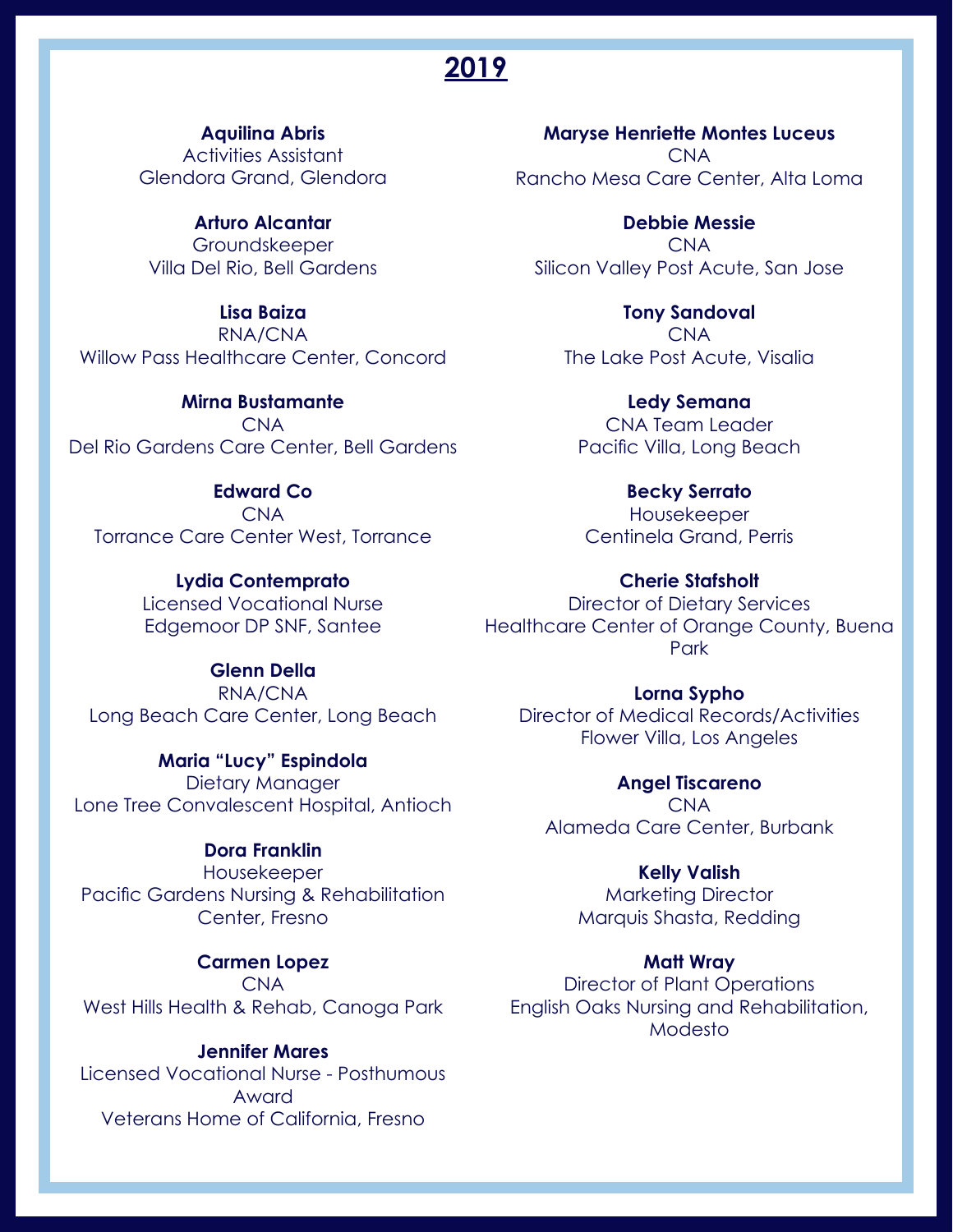# **Sharon Aleo**

Director of Nursing **Bakersfield** 

# **Eufemia Bone**

Certified Nursing Assistant Del Rio Gardens Center, Bell Gardens

> **Peggy Cantrell** Director of Social Services

Dycora Community Care, Fresno

#### **Juana Castaneda**

Payroll Clerk Grant Cuesta Sub-Acute & Rehabilitation,

Mountain View

# **Arcelia Castillo**

Certified Nursing Assistant Dycora Transitional Health, Manchester

# **Francisca Cedano**

Director of Social Services Del Rio Convalescent Center, Bell Gardens

#### **Elizabeth Dardon**

Clinical Resource Ensign Services, Mission Viejo

# **Rosa Guanizo**

Certified Nursing Assistant Glendora Grand, Glendora

## **Rosalind Hearne**

Business Office Manager Long Beach Care Center, Long Beach

# **Pluma Hobbs**

Health Information Manager Oroville Hospital Post Acute Center, Oroville

## **Evelia Meza**

Certified Nursing Assistant Torrance Care Center West, Torrance

# **Dianne Rice**

Director of Business Development Windsor Post-Acute Center of Arvin, Windsor Palms Care Center of Artesia, Artesia

#### **Soledad Rodriguez**

Certified Nursing Assistant Santa Teresita Skilled Nursing Facility, Duarte

> **Cecilia Santiago**  Cook Pacific Villa, Long Beach

**Monica Santos** Licensed Vocational Nurse Dycora Transitional Health and Living, Fresno

# **Tavete Sitafine** Certified Nursing Assistant Shoreline Care Center, Oxnard

**Erlinda Soto** LVN Unit Supervisor Pacific Coast Manor, Capitola

**Patricia "Patti" Terry** Unit Assistant Edgemoor Hospital DP/SNF, Santee

> **Elida Velasquez** Certified Nursing Assistant Flower Villa, Los Angeles

# **Maribel "Mary" Velazquez** Employee Services/Payroll English Oaks Nursing & Rehabilitation, Modesto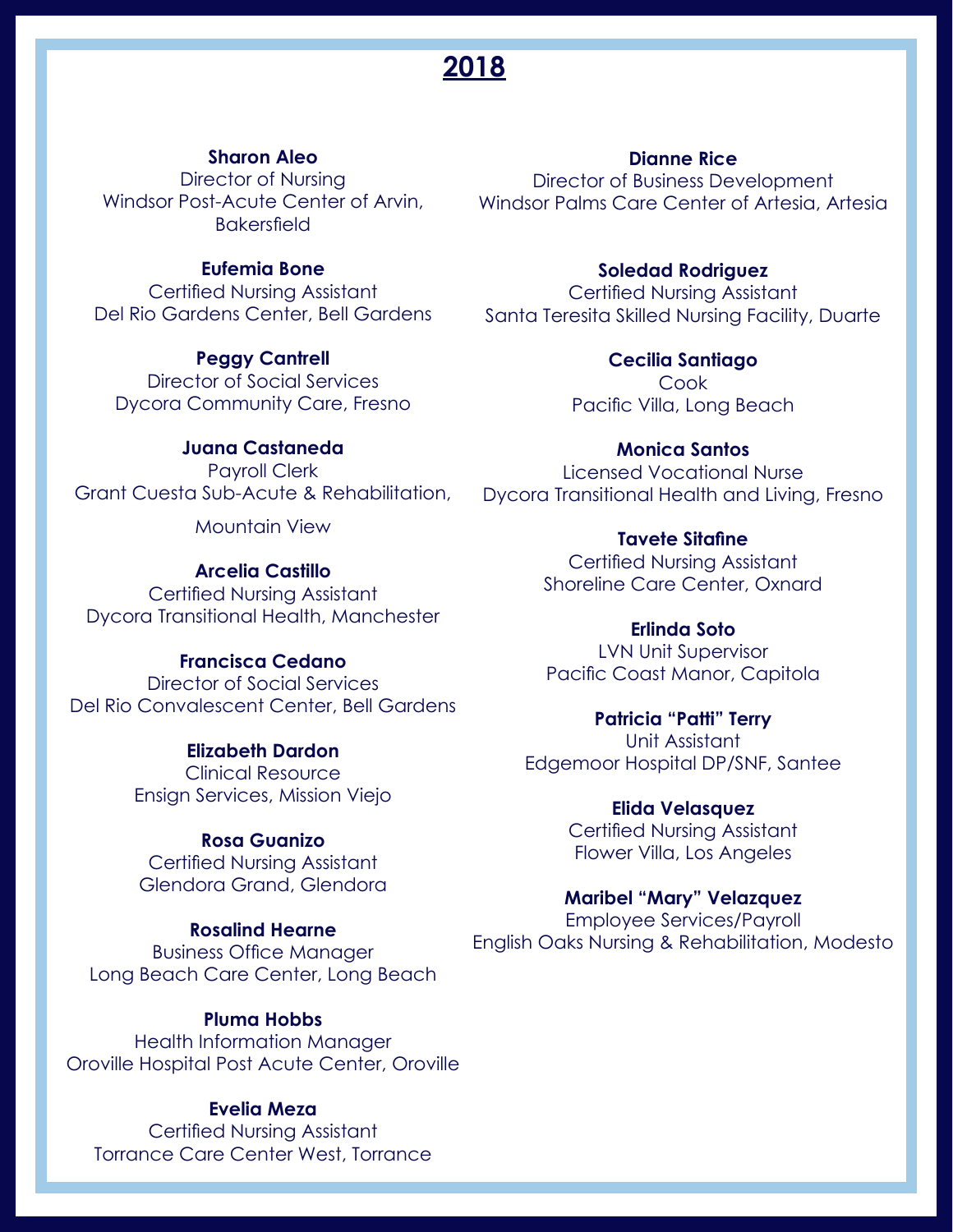# **Matrise Austin**

Director of Staff Development Vineyard Hills Health Center, Templeton

#### **Gonzalo Cabrera**

Maintenance Assistant Windsor Palms Care Center of Artesia, Artesia

# **Monica Carter**

Medical Records Director Centinela Grand, Perris

#### **Marge DalBianco**

Admissions Director Creekside Center, Stockton

# **Petra "Petey" Duarte**

Certified Nursing Assistant Dycora Transitional Health and Living, **Manchester** 

#### **Joy Fernandes**

Restorative Nursing Assistant, Long Beach Care Center, Long Beach

#### **Teresita Gapuz**

Staff Nurse/Registered Nurse Edgemoor DP SNF, Santee

## **Maria Gomez**

Dietary Assistant Dycora Transitional Health and Living, Fresno

#### **Cynthia Imperial**

Director of Education and Infection Control El Encanto Healthcare, City of Industry

# **Ramona Jessop**

Activities Director Harbor View Behavioral Health Center, Long Beach

#### **Lynette Johnson**

Registered Nurse Glendora Grand, Glendora

**Sonja Kent** Nurse Educator California Veterans Home, Shasta

**Susan Macango** Director of Nursing Carlsbad by the Sea, Oceanside

**Sue Matagi** Licensed Vocational Nurse Pacific Villa, Long Beach

**Fabian Montebello** Assistant Dietary Supervisor Villa Sienna, Mountain View

# **Maryse Henrietta Luceus Montes**

Certified Nursing Assistant Rancho Mesa Care Center, Alta Loma

# **Daniel Teffera**

Assistant Director of Nursing Century Villa, Ingelwood

# **Evadney Thomas**

Certified Nursing Assistant Flower Villa, Los Angeles

## **Darrell Thorne**

Certified Nursing Assistant Dycora Transitional Health and Living, Sanger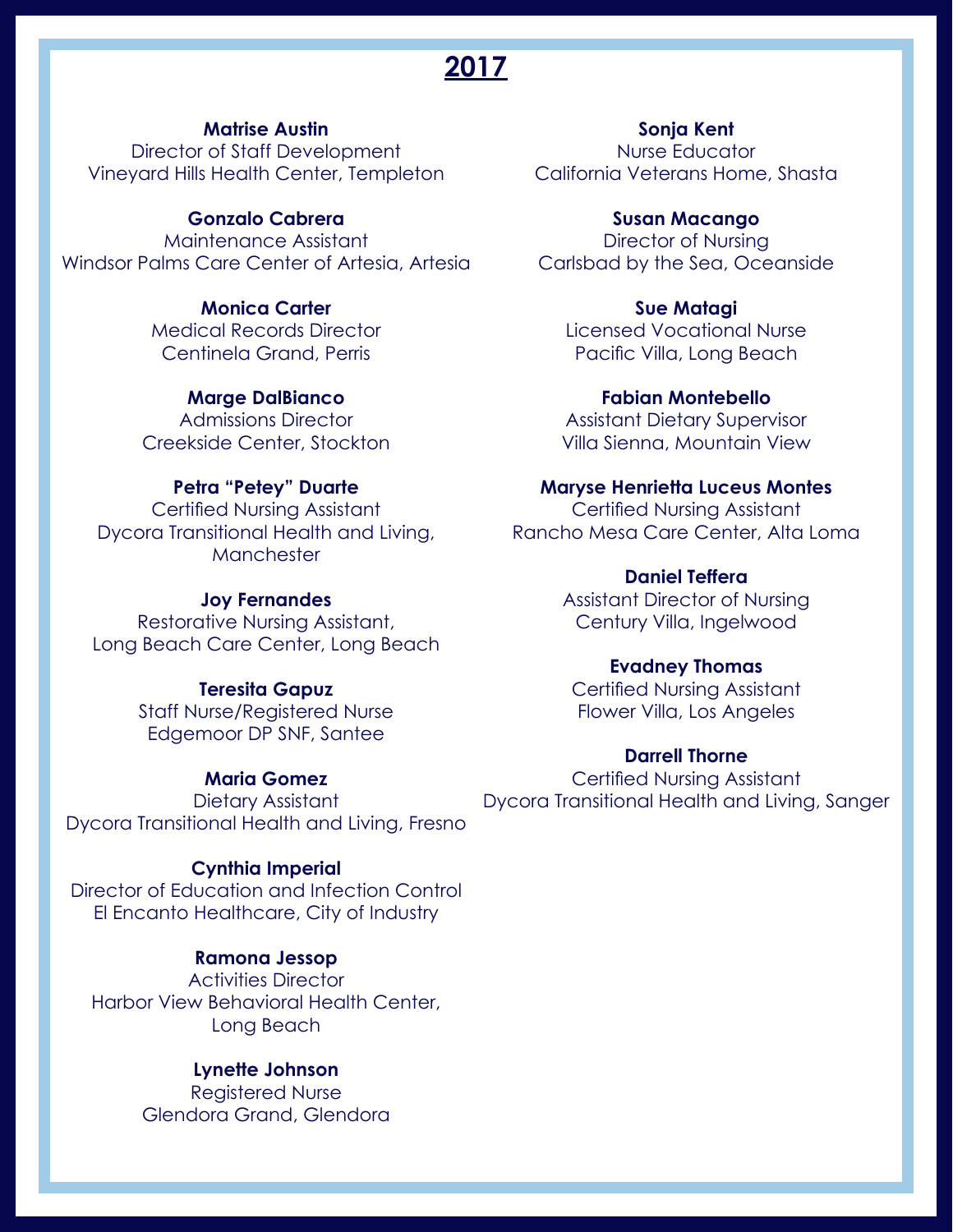# **Gloria Acosta**

Qualified Intellectual Disabilities Professional Glenridge Center, Glendale

# **Oswaldo Del Aguila**

Director of Environmental Services Windsor Gardens, Los Angeles

# **Chita Cabaya**

LVN Charge Nurse Centinela Grand, Perris

# **Gloria Castillo**

Restorative Nursing Assistant Windsor Gardens Healthcare Center of the Valley, North Hollywood

# **Allison Dickson**

Central Supply Designee Las Flores Convalescent, Gardena

#### **Helen Docena**

Certified Nursing Assistant Willow Pass Healthcare Center, Concord

# **Kelly Dykstra**

Director of Environmental Services English Oaks Nursing & Rehabilitation, Modesto

# **Miguel Flores**

Dietary Cook Century Villa, Inglewood

# **Dina Gonzalez**

Activity Assistant Vineyard Hills Health Center, Templeton

# **Ernestina Hernandez**

Certified Nursing Assistant Kindred Nursing & Transitional Care, Santa Cruz

# **Helen Herring**

Treatment Nurse Golden Living Center, Santa Rosa

#### **Emma Lagoy**

Ward Clerk Joyce Eisenberg-Keefer Medical Center, Reseda

> **Felicidad "Fely" Magsino** Certified Nursing Assistant Glendora Grand, Glendora

**Josephine Melendez** Cook Sierra Vista Healthcare, Fresno

#### **Barbara Olvera**

Restorative Nursing Assistant /Resident Care Specialist Long Beach Care Center, Long Beach

### **Marina Quintero**

Certified Nursing Assistant Jewish Home for the Aging, Eisenberg Village, Reseda

#### **Alcadia Sarmiento**

Certified Nursing Assistant Torrance Care Center West, Torrance

#### **Kim Strahl**

Certified Nursing Assistant Legacy Post-Acute Rehabilitation, San Bernardino

#### **Pam Walker**

Business Office Manager Edgemoor DP SNF, Santee

# **Sharon Zeno**

Certified Nursing Assistant Chaparral House, Berkeley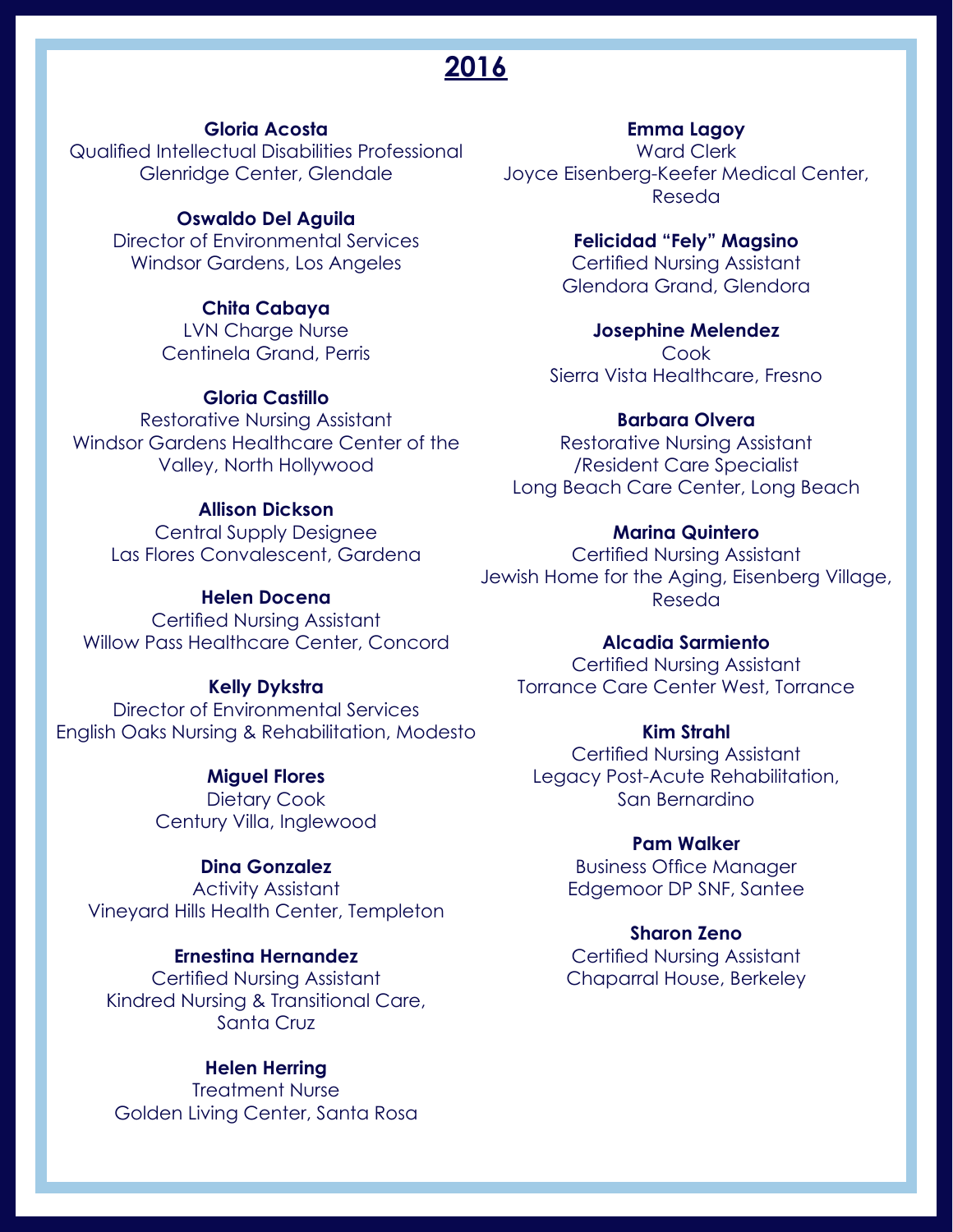**Rudy Briseno** Maintenance Supervisor Golden Living Center, Fresno

**Ellie Dawkins** Respiratory Therapist Granada Rehab & Wellness Center, Eureka Eureka Rehab & Wellness Center, Eureka

**Christi Fain** Director of Dining Services Golden Living Center, Shafter

**Maria Faria** Staff Developer Willow Creek Healthcare Center, Clovis

**Betsabe Gil** Restorative Nursing Assistant

> **Aurora Guevara** Certified Nursing Assistant Pacific Villa, Long Beach

**Sopheap Loch** Certified Nursing Assistant Creekside Center Genesis, Stockton

**Virginia Lorenzo** Certified Nursing Assistant Long Beach Care Center, Long Beach

**Lita Martinez** Assistant Director of Nursing Vista Cove Care Center, Long Beach

**Derrick Patterson** Directory of Dietary Services Victoria Care Center, Ventura

**Geraldine Perez** Social Services Director Golden Living Center, Fowler

**Sandra Petersen** Charge Nurse Centinela Grand, Perris

**Patricia Reis** Activity Director

> **Rene Rosien** Activity Director Glendora Grand, Glendora

**Evelyn Stedman** Dietary Aide/Cook Fortunate Rehab & Wellness Center, Fortuna

Torrance Care Center, West Torrance Seaview Rehab & Wellness Center, Eureka **Steven Townsend** Licensed Vocational Nurse

> **Matilde Uitz** Housekeeper Century Villa, Inglewood

**Sally Villarreal** Housekeeper Villa Siena, Mountain View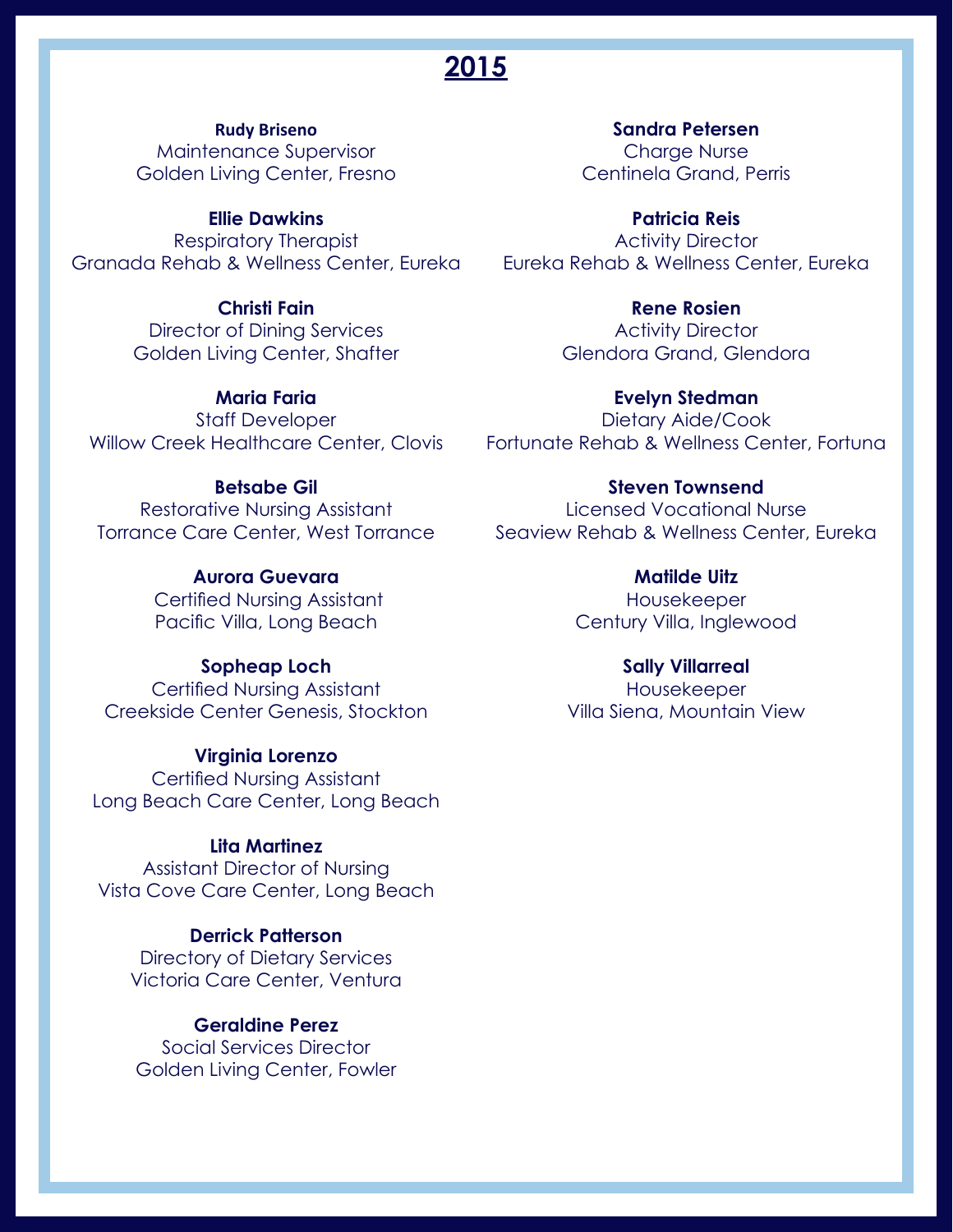# **Abigail "Abby" Alvi**

Director of Accounting Services Riverside Health Care

# **Irma Basaldua**

Administrative Service Director Avalon Health Care, Merced

# **Angie Beeson**

Certified Nursing Assistant Instructor/DSD

## **Carol Bojorquez**

Recreation Services Director/ Alzheimer's Care Assistant Golden Living Center, Fresno

# **Jesus "Roberto" Carrillo-Lopez**

Storeroom Clerk Joyce Eisenberg-Keefer Medical Center, Reseda

#### **Eileen Castisimo**

Assistant Administrator Flower Villa, Los Angeles

# **Kanya Crews**

Certified Nursing Assistant Windsor Manor Rehabilitation Center, **Concord** 

# **Ivy Ferguson**

Medical Records Century Villa, Inglewood

#### **Judie Garza**

Business Office Manager Windsor Palms Care Center of Artesia, Artesia

# **Haydee Hutton**

Certified Nursing Assistant Golden Empire Nursing & Rehab Center, Grass Valley

# **Roberto Jimenez** Lead Cook Windsor Gardens of Los Angeles, Los Angeles

**Dora Martinez** Medical Records Director Glendora Grand

# **Martina Martinez**

Eureka Rehab and Wellness Center, Eureka Jewish Home for the Aging, Grancell Village, Restorative Nursing Assistant Reseda

## **Myrna Mendoza**

Licensed Vocational Nurse Long Beach Care Center, Long Beach

### **Betty Rothaus**

Art Program Director Reutlinger Community for Jewish Living, Danville

#### **Emma Soto**

Ward Clerk Technician Jewish Home for the Aging, Eisenberg Village, Reseda

#### **Shony Suankaew**

Director of Social Services Windsor Gardens Healthcare Center of the Valley, North Hollywood

# **Ines Vargas**

Housekeeper Shea Family Care, La Jolla

# **Melecia Williams**

Director of Staff Development Granada Rehab & Wellness Center, Eureka

#### **Chet Williams**

Certified Nursing Assistant Torrance Care Center West, Torrance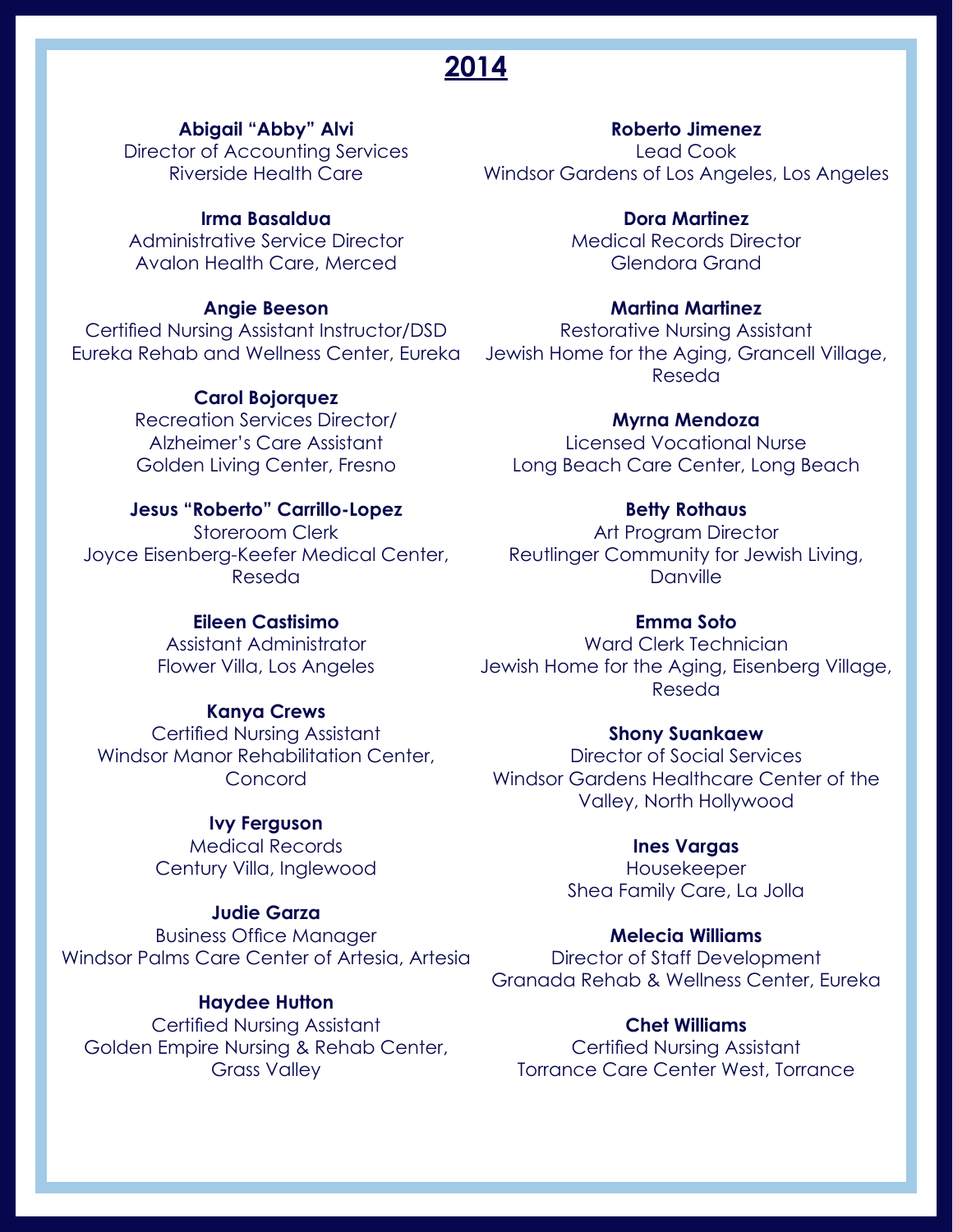# **Elvia Aguilar**

Activities Director Windsor Gardens Covalent Hospital, Los Angeles

# **Sheila Allen**

Maintenance Director Creekside Care Center, Stockton

**Norma Baskette** MDS Nurse Granada Rehabilitation Center, Eureka

**Hilario Estrella** Cook Jewish Home for the Aging, Eisenberg Village, Reseda

# **Karen Fox**

Business Office Windsor Hampton, Stockton

#### **Tracy Fritts-Nash**

Payroll Benefits Coordinator, Kindred Nursing & Transitional Care, Santa Cruz

### **Lydia Gonzalez**

Alzheimer's Unit Director Country Villa, Redlands

# **Ron Harris**

Environmental Services Vista Pacifica Center, Jurupa

## **Elena Moreno Landeros**

Licensed Vocational Nurse/Treatment Nurse MDS Coordinator/Case Manager Vista Cove Care Center, Santa Paula

# **Robert Linden**

Medical Records Clerk Grass Valley

# **Norma Llamas**

Health Information Management Director, Golden Living Center, Fresno

#### **Adela Lopez**

Scheduling Supervisor Joyce Eisenberg-Keefer Medical Center, Los Angeles

> **Claudia Mallory Cook**

Seaview Rehabilitation and Wellness, Eureka

**Christina Mijares** Charge Nurse Windsor Post Acute, Hayward

**Marta Perez** Certified Nursing Assistant Glendora Grand, Glendora

#### **Sandra Poitan**

Laundry and Housekeeping Supervisor, Windsor Gardens, Hawthorne

# **Ines Sanhueza**

Activity Assistant Windsor Gardens Healthcare Center of the Valley, North Hollywood

# **Arleen Shelton**

Certified Nursing Assistant Windsor Care Center of Cheviot Hills, Los Angeles

#### **Emelita Villanueva**

Nursing Services Auditor Country Villa Health Care Center, Riverside

## **Michele Zarate**

Windsor Chico Creek, Chico

#### **Rogelio Zarate**

Golden Empire Nursing and Rehab Center, Jewish Home for the Aging, Grancell Village, Maintenance Technician Reseda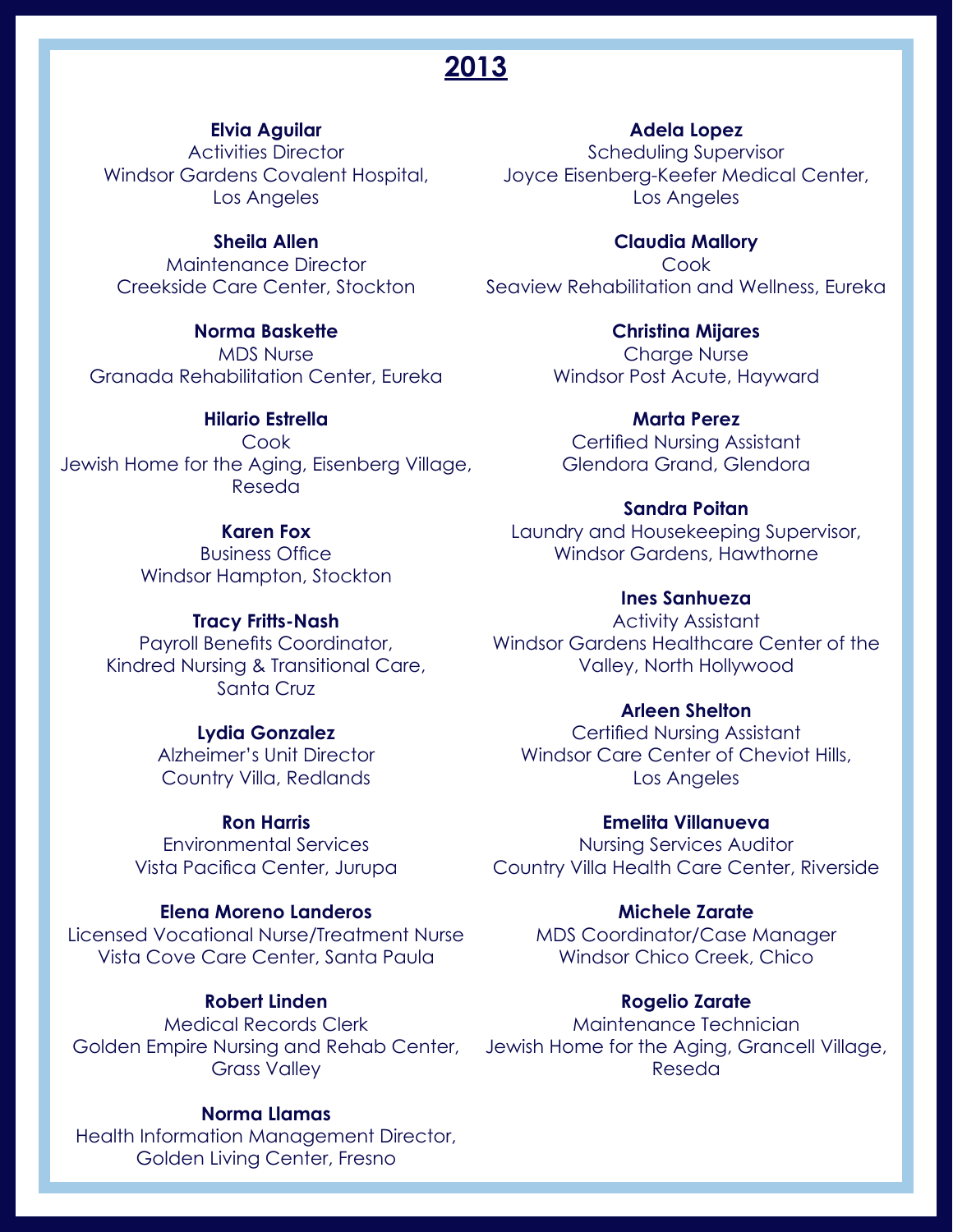# **Esperanza Banuelos**

Certified Nursing Assistant Centinela Grand, Perris

#### **Jose Beltran**

Certified Nursing Assistant Windsor Gardens Healthcare Center of the Valley, North Hollywood

#### **Annabelle Cagurangan**

Director of Nursing Country Villa Behavioral, Merced

#### **Mario Figueroa**

Maintenance Supervisor Alliance El Monte Care Center and Alliance Cherrylee Center, El Monte

# **Edwina Garcia**

Certified Nursing Assistant Bel Air Lodge Convalescent Hospital, Ceres County Villa Watsonville East, Watsonville

## **Juana Gonzalez**

Certified Nursing Assistant Marlinda Imperial Convalescent Hospital, Pasadena

#### **Margaret Goodin Goodward**

Art Therapist Country Villa Healthcare Center, Riverside

# **Roberta Herpka**

Activities Assistant Vista Cove Care Center, Rialto

#### **Dick Hill**

Medical Records Director Windsor Gardens Convalescent Center, San Diego

#### **Soon Kim (aka 'Mama Kim')**

Long Beach Care Center, Long Beach

# **Susan Leitch**

Community Manager, GZ Special Care Jewish Home for the Aging, Eisenberg Village, Reseda

# **Susan Leitch**

Community Manager, GZ Special Care Jewish Home for the Aging, Eisenberg Village, Reseda

# **Reccie Mendibles**

Treatment Nurse Golden Living Center, Fresno

#### **Linda Neelen**

Administrator – GLC Training Center Golden Living Center Hillcrest, Fresno

# **Eva Pinedo**

Director of Staff Development

#### **Angie Puente**

Restorative Nursing Assistant Rancho Vista, Vista

#### **Martha Ramirez**

**Cook** St. Edna Sub-Acute & Rehab Center, Santa Ana

#### **Juana Gonzalez**

Certified Nursing Assistant Marlinda Imperial Convalescent Hospital, Pasadena

#### **Linda Sandoval**

Certified Nursing Assistant Country Villa, Redlands

#### **Umilta Sargeant**

Licensed Vocational Nurse / Charge Nurse Licensed Vocational Nurse / Treatment Nurse Glendora Grand, Glendora

#### **Jerry Sinor**

Restorative Nurse's Aide Golden Living Center, Galt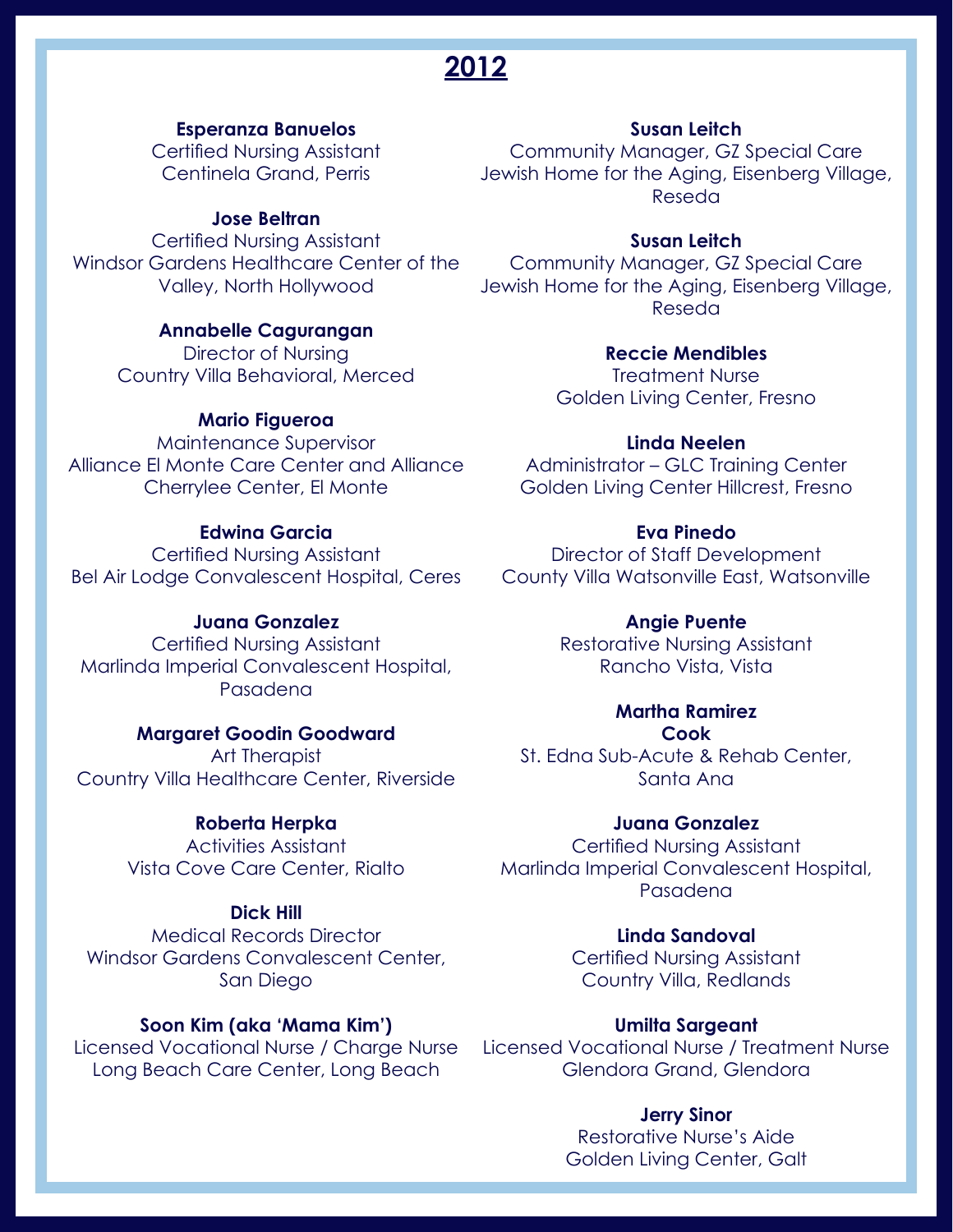# **Pamela Banks**

Payroll Manager Golden Living Center, Fresno

## **Maria Carreiro**

Assistant Dietary Supervisor Windsor Palms Care Center of Artesia, Artesia Windsor Gardens Healthcare Center of the

# **Alda Carvalho**

Certified Nursing Assistant Mission Skilled Nursing & Sub-Acute Center, Santa Clara

## **Maria Esquivel**

Housekeeping and Laundry Supervisor Pacific Hills Manor, Morgan Hill

# **Pat Hanratty**

Certified Nursing Assistant Windsor Manor Rehab Center, Concord

#### **Virginia "Ginger" Hoar**

Assistant to DON/Director of Staff Development/MDS Nurse Community Care on Palm, Riverside

# **Hernandez Johnson**

Executive Housekeeper Edgemoor Hospital DP/SNF, Santee

#### **Lina Ladd**

Central Supply/Payroll Clerk Golden Living Center-Portside, Stockton

# **Chris Lowey**

Director of Business Development Windsor Elmhaven Care Center, Stockton

# **Yansye Masengi**

Direct Care Staff / Certified Nursing Assistant JonBec Care/Aaron House, Redlands

## **Josie Mata-Alvarez**

Activities Team Leader Jewish Home for the Aging, Grancell Village, Reseda

# **Elsa Mendosa**

Restorative Nursing Assistant Valley Pointe Nursing & Rehab, Castro Valley

#### **Maria Moss**

Certified Nursing Assistant Valley, West Hollywood

#### **Kilsoon Pak**

Registered Nurse West Anaheim Extended Care, Anaheim

# **Jane Pearson**

Business Office Manager Los Altos Sub-Acute Center, Los Altos

# **Rosalva Rivas**

Admissions Coordinator Downey Care Center, Downey

# **Norma Sanchez**

Staffing Coordinator Gilroy Healthcare & Rehab, Gilroy

#### **Jerry Scovel**

Program Coordinator/Frontline Manager Hy-Lond Home, Garden Grove

# **Ronnie Watkins**

Activities Assistant Long Beach Care Center, Long Beach

# **Stella Zapata**

Facility Manager Del Park Manor, Corona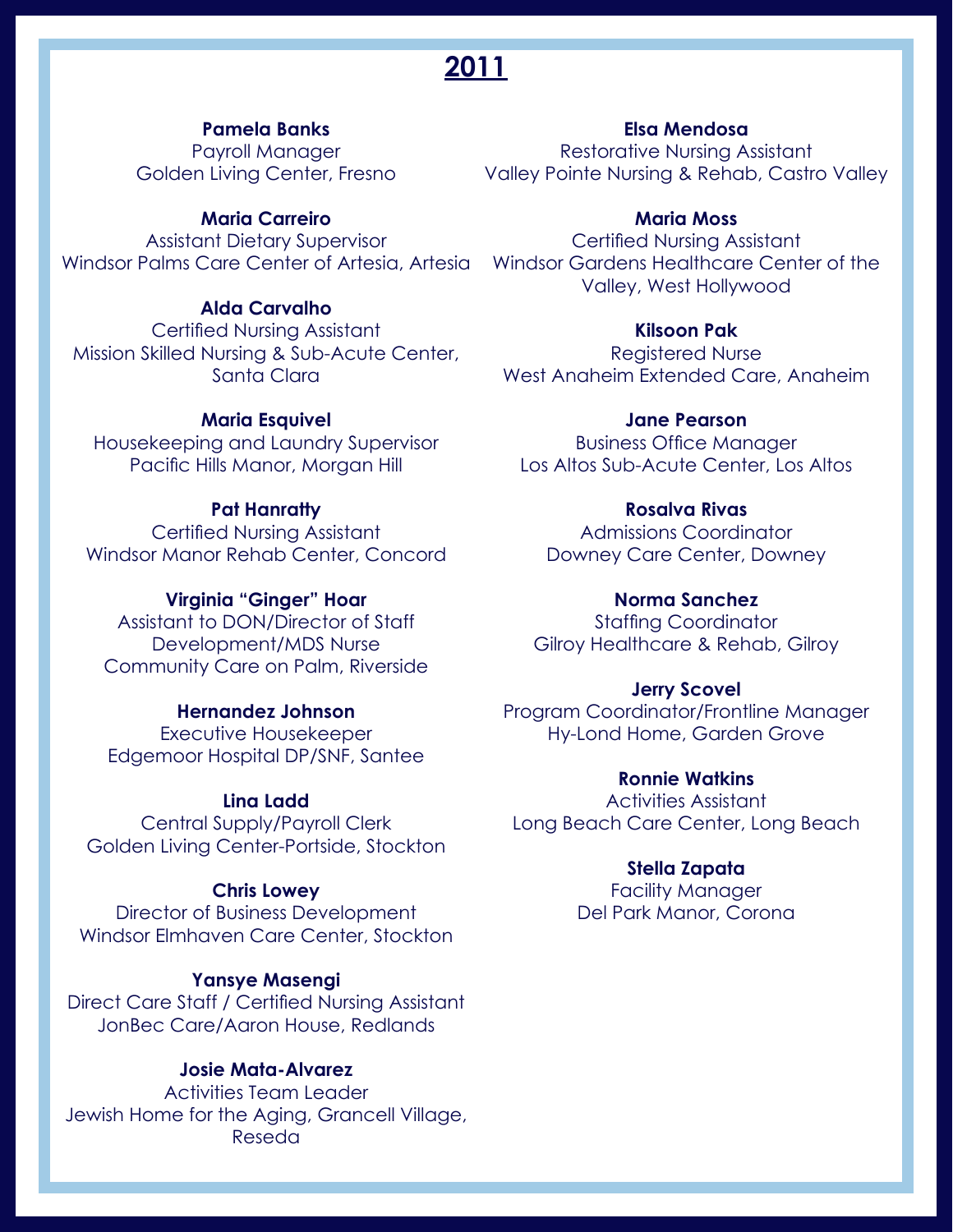**Michael Adams** Senior Supervising Primary Counselor Country Villa, Riverside

> **Sherley Brown** CNA / RNA Country Villa, Redlands

**Anna Canedo-Cortez** Director of Staff Development Golden Living Center, Clovis

**Ofelia Cano** Certified Nursing Assistant The Venturan, Ventura

**Mary Ann Carpio Hunter** Dietary Services Manager

**Li Fang Jou** Director of Staff Development Country Villa Broadway, San Gabriel

> **Ramona Gonzalez** Certified Nursing Assistant Country Villa, West Covina

**Leslie Graeber** Nursing Supervisor Country Villa, Petaluma

**Lisa Graf** Business Development Representative Country Villa Healthcare Center, Rancho Mirage

**Rillie Griffin** Laundry Aide Applewood Care Center, Sacramento

**Martha Guzman** Director of Nursing New Covenant Care Center, Dinuba **Cheryl Hughes**

Director of Staff Development Mission Skilled and Sub-Acute, Santa Clara

**Geneva Jackson** Resident Care Specialist Fruitvale Healthcare Center, Oakland

**Connie Lucas** Dietary Service Supervisor Brentwood Skilled Nursing, Red Bluff

**Teresa Mejia** Certified Nursing Assistant Horizon Health & Sub-Acute, Fresno

Gilroy Healthcare and Rehab Center, Gilroy Ygnacio Valley Care Center, Walnut Creek **Paramjit 'Jit' Prasad** Housekeeper

> **Nancy Sanchez-Aragon** Director of Personnel Golden Living Center, Fresno

**Helen Sanders Charge Nurse** Parkside Special Care Center, El Cajon

**Sandra Stockston** Certified Nursing Assistant Golden Living Center-Hillcrest, Fresno

**Paula Yaish** Director of Staff Development and Social Services Designee San Bruno Skilled Nursing Hospital, San Bruno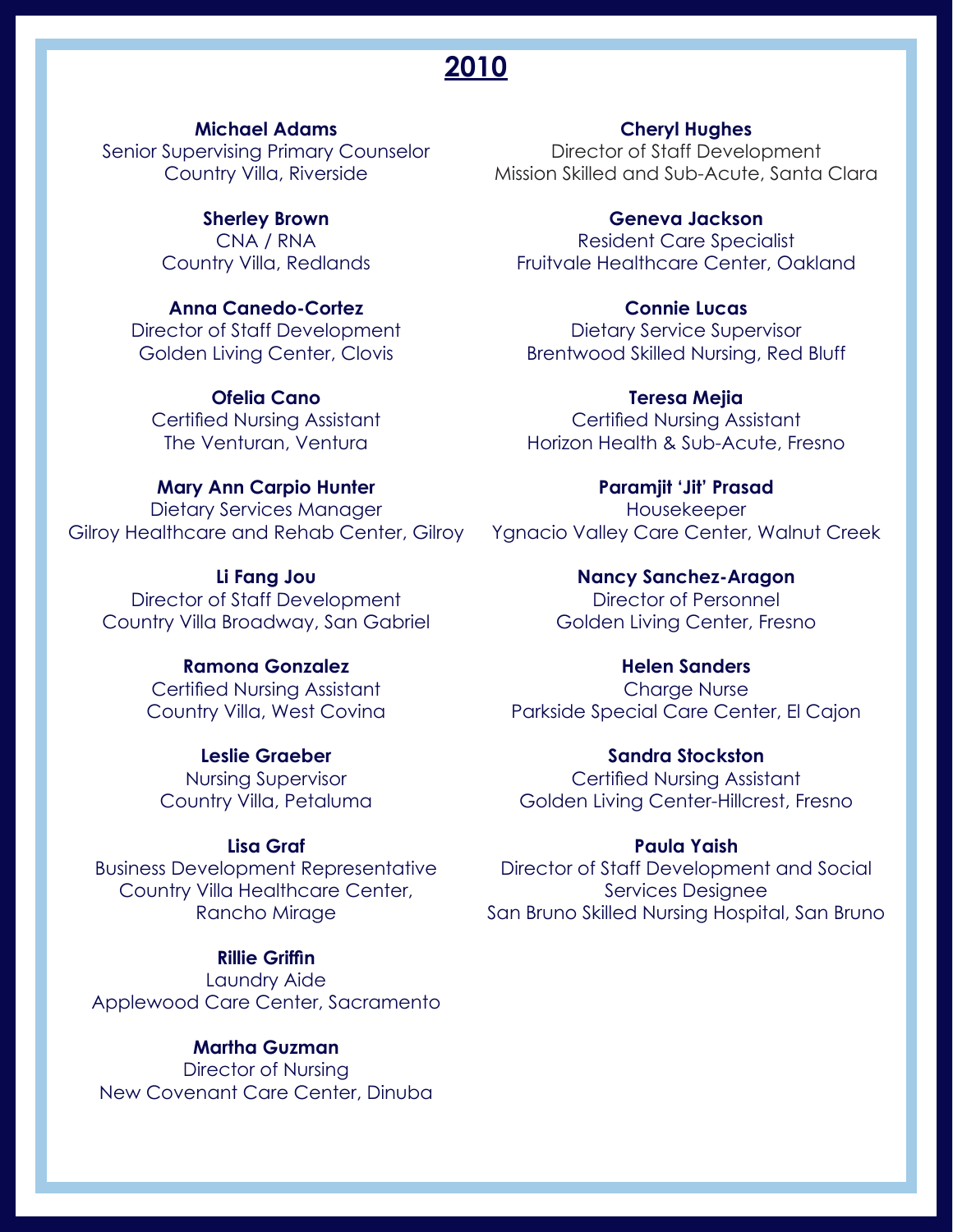## **Ronald Anderegg**

**Laundry** Country Villa, Merced

# **Davene Beck**

Nutritional Services Director Willows Care Center

## **Karen Beeler**

Director of Nursing Service Shadowbrook Health Care, Oroville

# **Linda Brandon**

Program Director Edgewood Center, Azusa

# **Rita Conrad**

Central Supply /Accounts Payable Country Villa, Redlands

#### **Kurt Conroy**

Transportation/Medical Supply Ordering Hy-Lond Home, Garden Grove

# **Mary Flores**

Dietary Supervisor Country Villa, Merced

#### **Pat Ivey**

Assistant DSD, Infection Control and Safety **Officer** Golden Empire Convalescent Hospital, **Auburn** 

# **Maria Lieurance**

Director of Environmental Services Royalwood Care Center, Torrance

#### **Geraldine Lockett**

Restorative Nursing Assistant Convalescent Center Mission Street, San Francisco

#### **Margie McNeal**

Certified Nursing Assistant Oakland McClure Rehab Center

# **Crystal Morrow**

LVN/Case Manager Country Villa Sheraton Nursing & Rehab Center, North Hills

#### **Betty Prince**

Business Manager Golden Living Center Hillcrest, Fresno

#### **Joan Rice**

Resident Care Coordinator/MDS Nurse Country Villa, Watsonville

#### **Ron Rich**

CNA/Facility Nursing Staffing Coordinator Windsor Redding Care Center, Redding

#### **Susan Ann Russell**

Registered Nurse, Care Plan Coordinator Lompoc Comprehensive Care Center, Lompoc

#### **Sharon Thompson**

Social Services Director Escondido Valley Vista, Escondido

#### **Annette Torres**

Medical Records/Social Service Designee Community Care on Palm, Riverside

#### **Marjorie Trimble**

Certified Nursing Assistant All Saints Sub-Acute & Rehabilitation Center, Hayward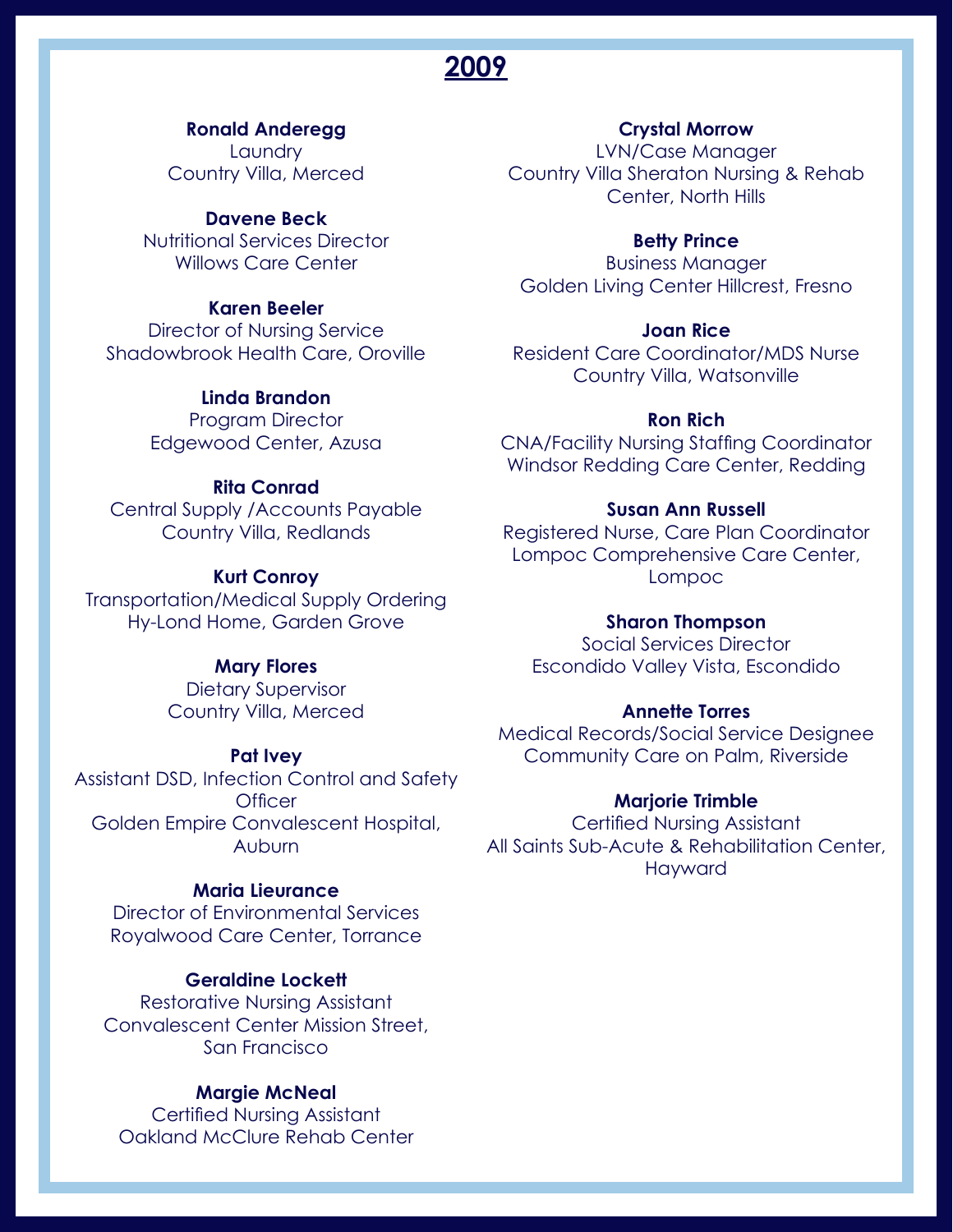# **Domi Alquilita**

Laundry Aide Hampton Care Center, Stockton

#### **Luether Brown**

Certified Nursing Assistant Reutlinger Community for Jewish Living, **Danville** 

# **Pak 'Ann' Dawkins**

Environmental Services/Janitor Fairfield Nursing & Rehab, Fairfield

# **Sandra Fillmore**

Finance/Accounting Service Leader Horizon Health & Sub-Acute Center, Fresno

# **Marie Garcia**

Activity Director Country Villa, Redlands

## **Maria Herrera**

Relief Cook/Dietary Aide Country Villa Hacienda Care Center, San Bernardino

# **Mary Johnson**

Director of Social Services Windsor Redding Care Center, Redding

#### **Fely Mabbayad**

Assistant DON Country Villa, Rancho Mirage

# **Laurel Marks**

Dietary Kitchen Helper SunBridge Care & Rehab, San Leandro

#### **Gloria McGruder**

Director of Staff Development Windsor El Camino Care Center, Carmichael

## **Ida Moreno**

Housekeeping Supervisor Hacienda Care Center, Livermore

**Maria Motta** Certified Nursing Assistant Golden Living Center-Hillcrest, Fresno

> **Simin Phanucharas DON** Golden Living Center, Fresno

# **Jesse Richardson**

Senior Cook/Supervisor San Diego Health Care, San Diego

#### **Dorothy Richie**

Medical Records Assistant SunBridge Care & Rehab, Tustin

#### **Evelia Santoyo**

Certified Nursing Assistant Marlinda Imperial Convalescent, Pasadena

## **Joanne Sarbeck** Medical Records Manager

Hy-Lond Home, Garden Grove

#### **Gennie Smith**

Dietary Supervisor Windsor Palms Care Center, Artesia

#### **Elizabeth Velazquez**

Dietary Supervisor Idylwood Care Center, Sunnyvale

#### **Hazel Williams**

Environmental Services Supervisor Vallejo Care Center, Vallejo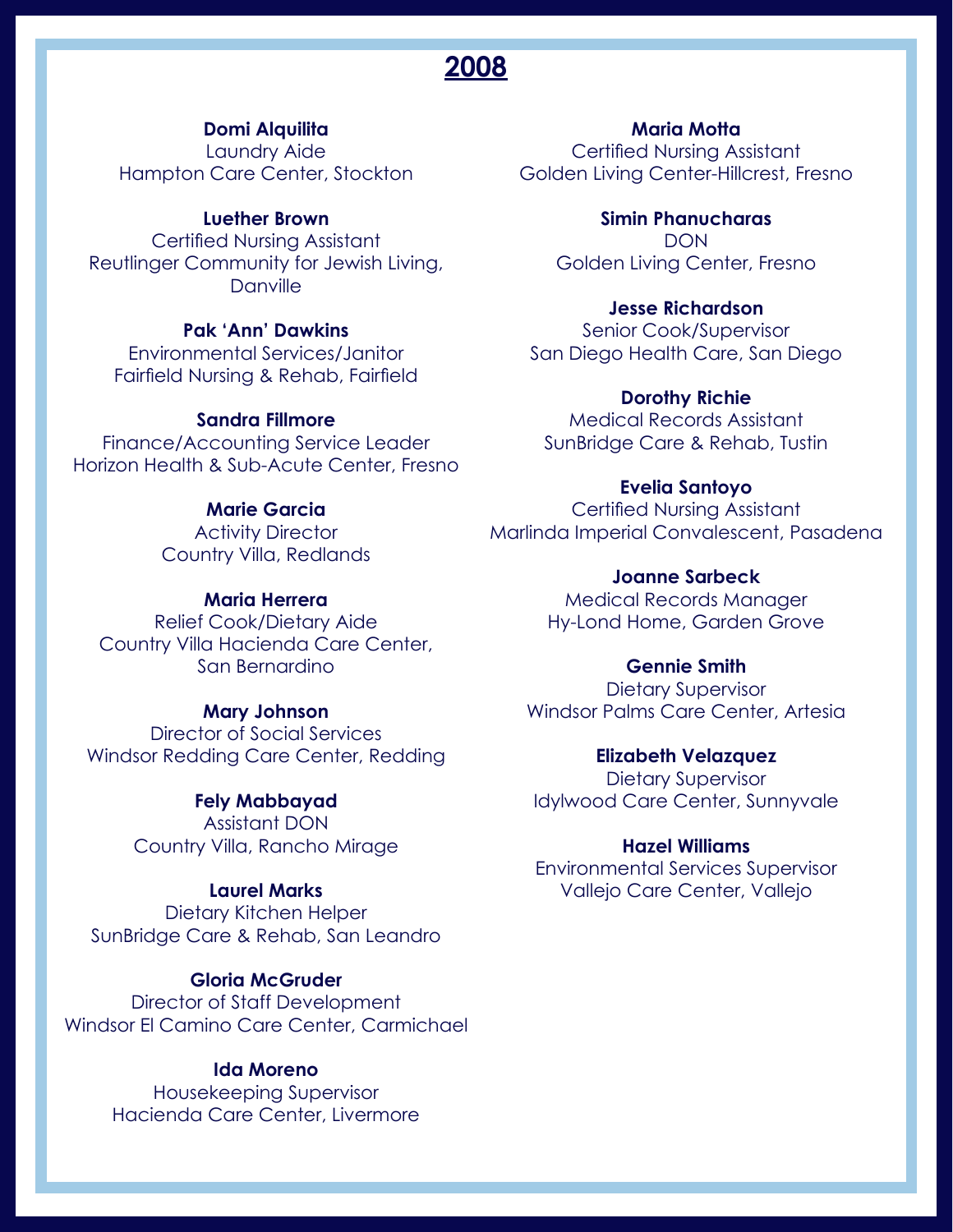# **Patricia Andy**

Certified Nursing Assistant Brookside Skilled Nursing, San Mateo

#### **Anthony Brown**

Head Cook Valley Pointe Nursing & Rehab, Castro Valley

## **Kathy Byrd**

Medical Records Supervisor Crestview Convalescent Hospital, Rialto

#### **Leopoldo Carreno**

Food Service Supervisor Somerset Special Care Center, El Cajon

# **Catherine 'Kitty' Culleton**

RN Supervisor Horizon Hlth & Sub-Acute Center, Fresno

## **Susan Horn**

Charge Nurse-LVN Country Villa Healthcare Center, San Rafael

## **Linda Martinez**

Social Services Designee Country Villa, Watsonville

#### **Lynette Matthews**

Facility Manager Rockcreek/Rescare, Rancho Cucamonga

# **Jaime Mejia**

Business Office Manager Buena Vista Care Center, Santa Barbara

# **Linda Miller**

**Activity Director** Windsor Manor Rehab Center, Concord

# **Carmen Ponce**

Certified Nursing Assistant San Bruno Skilled Nursing, San Bruno

**Caroline Pyle** Certified Nursing Assistant Alliance Nursing & Rehab, El Monte

> **Everardo Reynoso** Maintenance Supervisor Country Villa, West Covina

# **Demetria 'Deme' Rodriguez**

Licensed Vocational Nurse Del Amo Gardens, Torrance

#### **Mary Sandoval**

MDS Coordinator Beverly Manor, Valley Healthcare Center, Fresno

#### **Josie Santana**

Certified Nursing Assistant Valencia Palms Nursing, Indio

#### **Phyllis 'Terri' Sola**

Assistant Director of Nursing Marlinda Imperial Convalescent Hospital, Pasadena

# **Lorene Tardy**

Certified Nursing Assistant McClure Convalescent Hospital, Oakland

#### **Alicia Tovar**

Housekeeping/Laundry Supervisor The Venturan, Ventura

## **Juanita 'Manang' Uy**

Dietary Service Supervisor Country Villa Health Center, Lynwood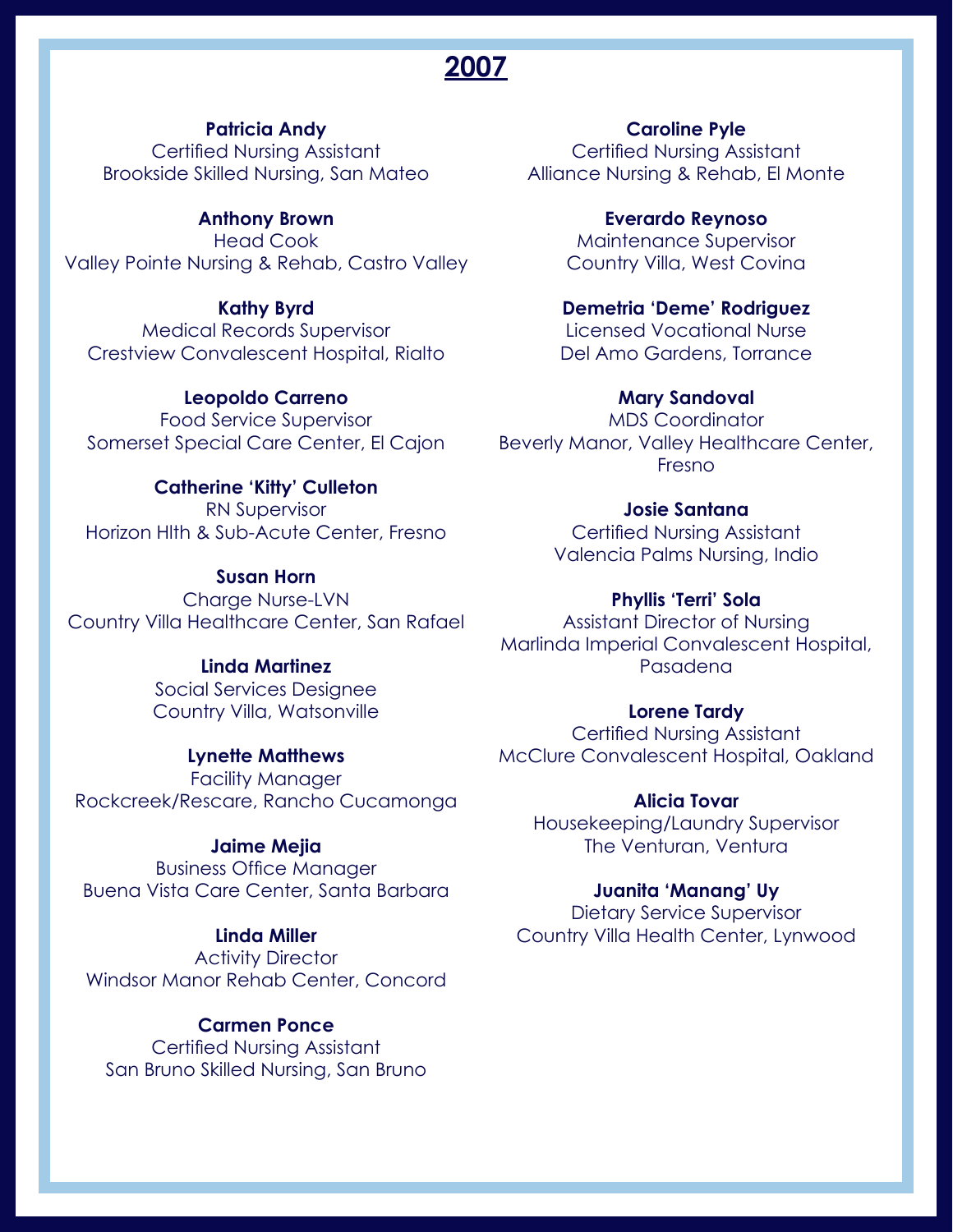# **Paul Allen**

Laundry Assistant Los Altos Sub-Acute, Los Altos

#### **Maria Christina Alvary**

Social Service Designee Fillmore Convalescent Hospital, Fillmore

#### **Brenda Atkins**

Certified Nursing Assistant/Team Leader Vernon Convalescent Hospital, Los Angeles

#### **Dorothy Butler**

Team Leader Torrance Care Center, Torrance

# **Louis Caldera**

Dietary Manager El Rancho Vista Healthcare Center, Pico Rivera

## **Cynthia Cuervo**

Assistant Mental Retardation Professional Edgewood Center, Azusa

#### **Morena Ebete**

Director of Dietary Services Shoreline Care Center, Oxnard

#### **Maria Echevarria**

Dietary Supervisor Country Villa. West Covina

# **Aurio Euan**

Maintenance Director The Venturan, Ventura

#### **Candelaria Fabian**

Cook Fruitvale Healthcare Center, Oakland

# **Rosa Guevarra**

Certified Nursing Assistant Country Villa, Glendale

## **Marva Hill**

Activity Director Country Villa North Nursing Center, Los Angeles

## **Norma Penner**

Relief Cook Lincoln Glen Nursing Facility, San Jose

#### **Virginia Peralta**

Certified Nursing Assistant Brookside Skilled Nursing Hospital, San Mateo

#### **Shari Ryan**

Activity Director Country Villa Laguna Hills Healthcare Center, Laguna Hills

#### **Meldy Shipp**

Activity Director The Center at ParkWest, Reseda

#### **Debbie Sweeny**

Admission/Marketing Coordinator Mission Carmichael, Carmichael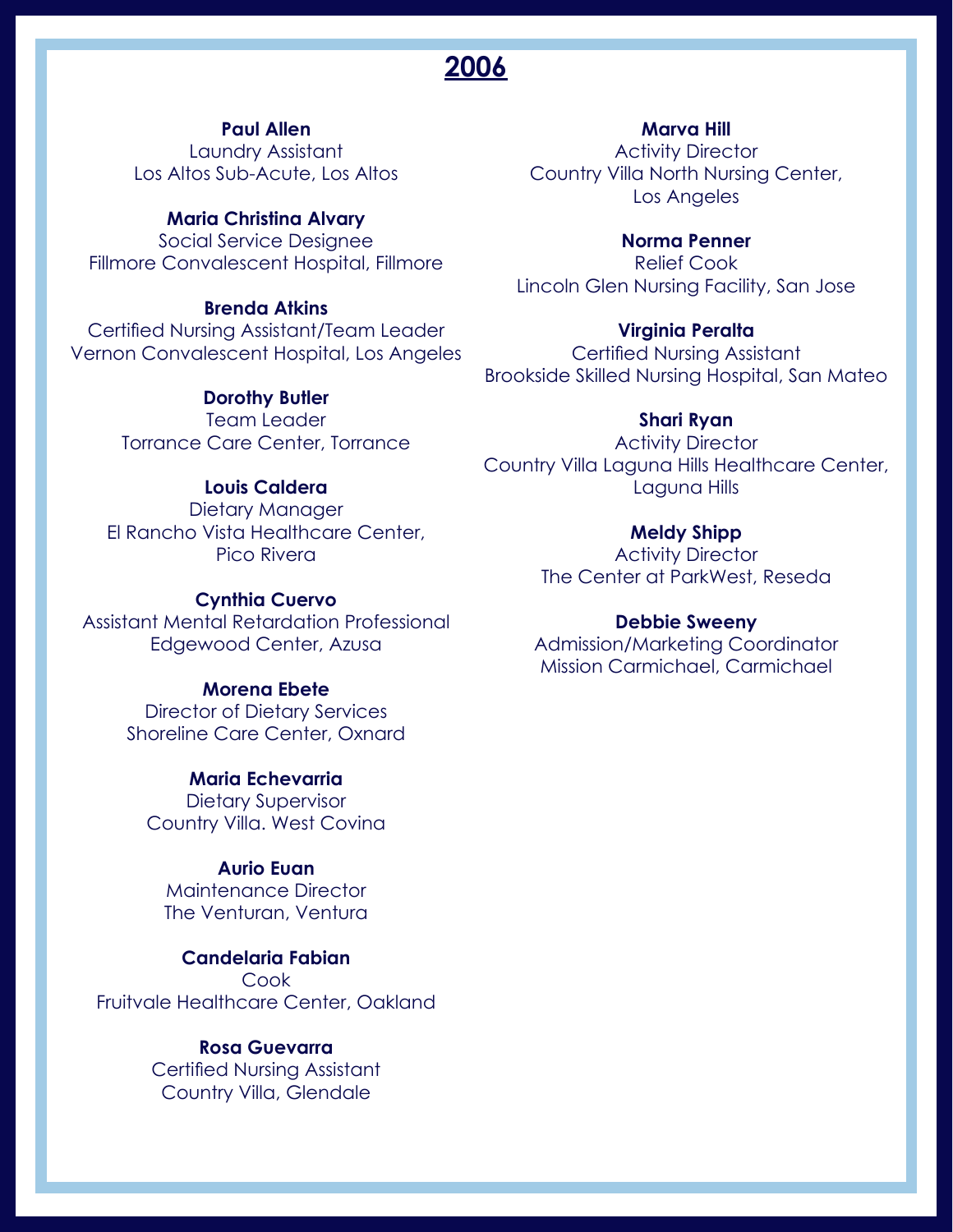**Luningning 'Lu Lu' Acob**

Licensed Vocational Nurse Lincoln Glen Nursing Facility, San Jose

# **Marianne Adams**

Medical Records Supervisor Diamond Ridge Health Care Center, Pittsburg

# **Brenda Chacon**

Director of Social Services Rollins Nelson Healthcare, Long Beach

# **Natalie Chatham**

RN Supervisor Lompoc Convalescent Care Center, Lompoc

# **Dolores Chavez**

MDS Coordinator Hope Manor, Fresno

#### **Roxann Dominguez**

Director of Admissions/Marketing Fairfield Nursing & Rehab Center, Fairfield McClure Convalescent Hospital & Rehab

# **Ruby Francis**

Medical Records Supervisor Courtyard Care Center, Hayward

#### **Virginia 'Ginger' Hickey**

Laundry Aide El Camino Care Center, Carmichael

# **Vera Janikowski**

LVN Charge Nurse Northgate Care Center, San Rafael

#### **Chung-Ying Liao Cook**

Woodland Nursing Inn, Lafayette

## **Jonnie Livings**

Registered Nursing Assistant Fruitvale Health Care Center, Oakland

**Mattie Love** Dietary Services Supervisor Brighton Place, San Diego

**Elizabeth (Beth) Manlapaz** Registered Nurse Skyline Health Care Center, San Jose

# **Jennie Moncada**

Registered Nursing Assistant The Venturan, Ventura

# **Kathy Storsberg**

Director of Staff Development Kings Nursing & Rehab, Hanford

#### **Diane Tallent**

Medical Records Director Fillmore Convalescent Hospital, Fillmore

# **Bernadette Tong**

MDS Coordinator Center, Oakland

# **Alita Uelese**

CNA/MHW Vista Pacifica Center, Riverside

#### **Elizabeth Villaflores**

Marketing Director Gardena Convalescent Center, Gardena

#### **Dorothye Woods**

Director of Environmental Services Stonebrook Healthcare Center, Concord